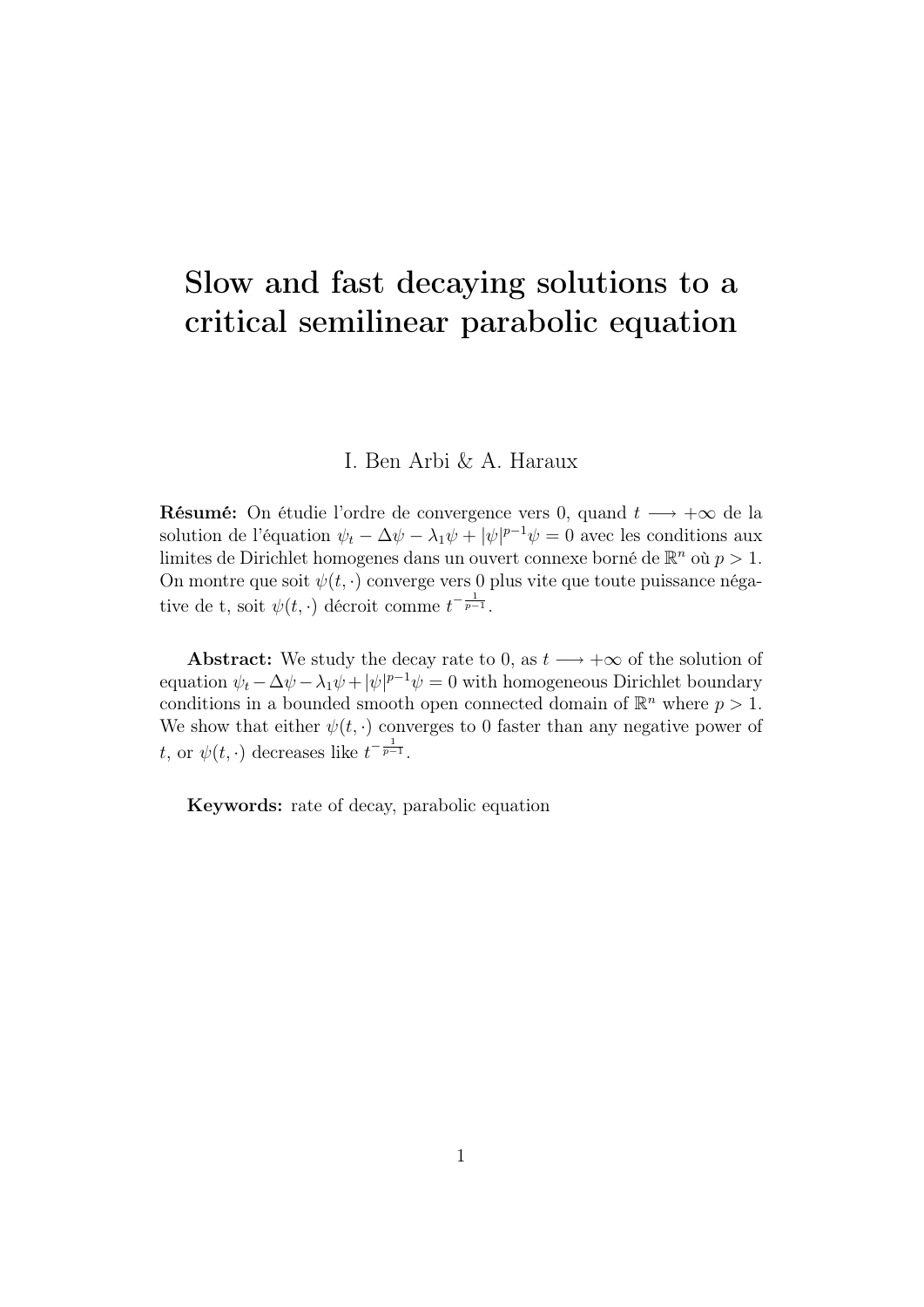## 1 Introduction and main results.

In this paper we consider the following nonlinear parabolic equation

$$
\begin{cases}\n\psi_t - \Delta \psi - \lambda_1 \psi + g(\psi) = 0 & in \mathbb{R}^+ \times \Omega, \\
\psi = 0 & on \mathbb{R}^+ \times \partial \Omega.\n\end{cases}
$$
\n(1.1)

where  $\Omega$  is a bounded smooth open connected domain of  $\mathbb{R}^n$  and  $g \in C^1(\mathbb{R})$ satisfies

$$
g(0) = 0 \tag{1.2}
$$

and for some  $p > 1$ 

$$
\exists C > 0, \forall s \in \mathbb{R}, \qquad 0 \le g'(s) \le C|s|^{p-1}.\tag{1.3}
$$

$$
\exists c > 0, \forall s \in \mathbb{R}, \quad |g(s)| \ge c|s|^p \tag{1.4}
$$

In addition  $\lambda_1$  stands for the first eigenvalue of  $-\Delta$  in  $H_0^1(\Omega)$ , which means

$$
\lambda_1 = \min\{\int_{\Omega} |\nabla u(x)|^2 dx, \quad u \in H_0^1(\Omega), \int_{\Omega} |u(x)|^2 dx = 1\}
$$

From  $(1.2)-(1.3)$  it follows that  $g(s)$  has the sign of s and

$$
\forall s \in \mathbb{R}, \quad |g(s)| \le \frac{C}{p} |s|^p \tag{1.5}
$$

In addition from (1.4), we deduce

$$
\forall s \in \mathbb{R}, \quad g(s)s = |g(s)||s| \ge c|s|^{p+1}
$$
\n(1.6)

We define the operator A by

$$
D(A) = \{ \psi \in H_0^1(\Omega), \Delta \psi \in L^2(\Omega) \}
$$

and

$$
\forall \psi \in D(A), \quad A\psi = -\Delta \psi - \lambda_1 \psi
$$

On the other hand the operator  $B$  defined by

$$
D(B) = \{ \psi \in H_0^1(\Omega), A\psi + g(\psi) \in L^2(\Omega) \}
$$

and

$$
\forall \psi \in D(B), \quad B\psi = A\psi + g(\psi)
$$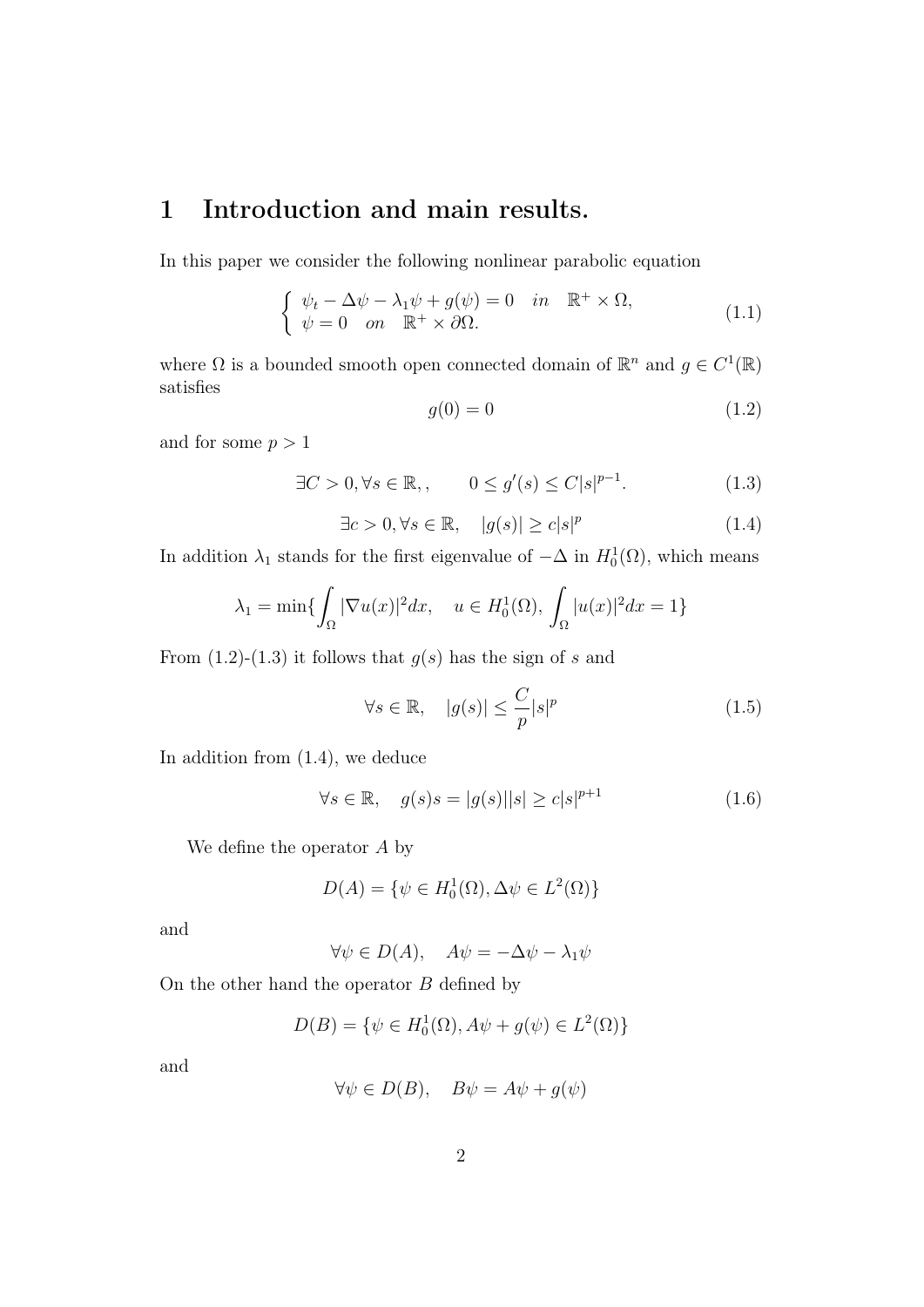is well-known to be maximal monotone in  $L^2(\Omega)$ . As a consequence of [1, 2] for any  $\psi_0 \in L^2(\Omega)$  there exists a unique weak solution of the equation

$$
\psi' + B\psi = 0 \quad on \quad \mathbb{R}^+; \quad \psi(0, x) = \psi_0. \tag{1.7}
$$

In addition it is well known that if  $\psi_0 \in L^{\infty}(\Omega)$ ,  $\psi(t, \cdot)$  remains in  $L^{\infty}(\Omega)$  for all  $t > 0$ . Finally [9] contains an estimate of the solution in  $C(\bar{\Omega})$  and  $C^1(\bar{\Omega})$ for  $t > 0$ , which is valid for any sufficiently regular domain.

Equation(1.1) is critical in the following sense : if we consider the more general problem

$$
\begin{cases}\n\psi_t - \Delta \psi - \lambda \psi + g(\psi) = 0 & \text{in } \mathbb{R}^+ \times \Omega, \\
\psi = 0 & \text{on } \mathbb{R}^+ \times \partial \Omega\n\end{cases}
$$
\n(1.8)

the behaviour of solutions for t large depends on the position of  $\lambda$ : if  $\lambda < \lambda_1$ , all solutions tend to 0 exponentially and if  $\lambda > \lambda_1$ , there are non trivial time independent positive solutions.

The proofs of our main results will rely on the following preliminary estimates.

**Proposition 1.1.** Let g satisfy  $(1.2)$  -  $(1.4)$ . Then any solution  $\psi$  of  $(1.1)$ satisfies the following properties

$$
\forall t > 0, \quad \|\psi(t,.)\|_2 \le C_1 t^{-\frac{1}{p-1}} \tag{1.9}
$$

$$
\forall t \ge 1, \quad \|\psi(t,.)\|_{\infty} \le C_2 t^{-\frac{1}{p-1}} \tag{1.10}
$$

where  $C_1, C_2$  are independent of the initial data.

Our main result is the following

**Theorem 1.2.** Let g satisfy  $(1.2)$  -  $(1.4)$ . Then any solution  $\psi$  of  $(1.1)$ satisfies the following alternative as  $t \to \infty$ : either

$$
\forall m > 1, \quad \lim_{t \to \infty} t^m \|\psi(t, \cdot)\|_{\infty} = 0 \tag{1.11}
$$

or

$$
\exists \delta > 0, \forall t \ge 1, \quad \left| \int_{\Omega} \psi(t, x) \phi_1(x) dx \right| \ge \delta t^{-\frac{1}{p-1}}, \tag{1.12}
$$

where  $\phi_1$  is the normalized positive eigenfunction associated to  $\lambda_1$ .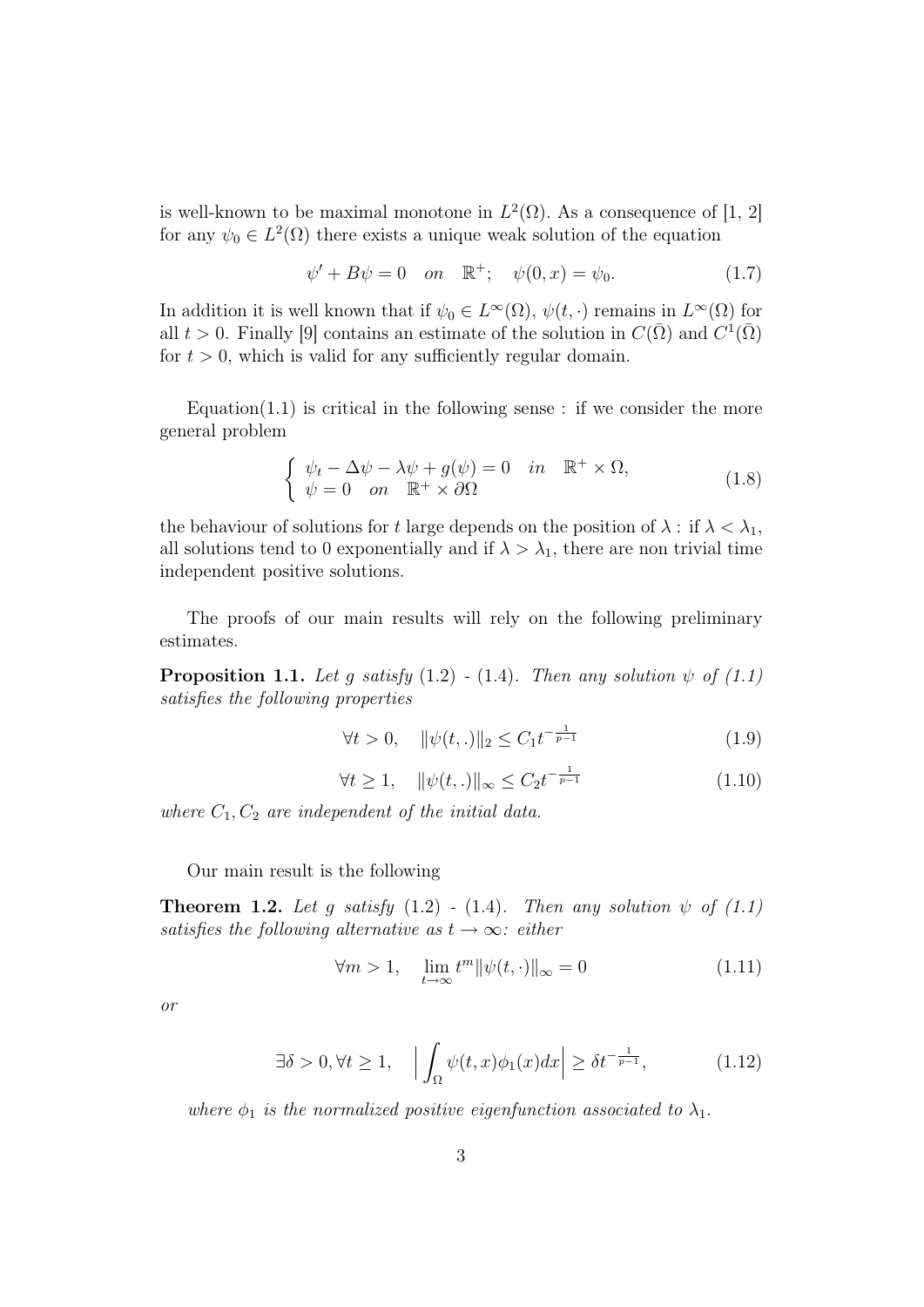In the following Proposition, we consider two special cases showing that both possibilities in the second result in the Theorem 1.2 can actually happen.

**Proposition 1.3.** Let g satisfy  $(1.2)$  and  $(1.3)$ . Then we have

(i) If  $\Omega$  is symmetric around 0, g is odd and  $\psi(0, \cdot)$  is an odd function in  $\Omega$ , then any solution of (1.1) satisfies for some  $M > 0$ 

$$
\|\psi(t,\cdot)\|_{\infty} \le Me^{-(\lambda_2 - \lambda_1)t} \tag{1.13}
$$

Where  $\lambda_2$  stands for the second eigenvalue of A.

(ii) If  $\psi(0, \cdot) \geq 0$  and  $\psi$  does not vanish a.e in  $\Omega$ , then any solution of (1.1) satisfies  $(1.12)$ .

Remark 1.4. It would be interesting to determine whether any solution satisfying (1.11) is exponentially decaying or even satisfies the stronger property (1.13). Our present method does not allow us to decide about this issue.

#### 2 Proof of Proposition 1.1.

**Proof.** We denote by  $\|\cdot\|_2$  the  $L^2$  norm and by  $(u, v)$  the inner product of two functions u, v of  $L^2(\Omega)$ . Multiplying (1.1) by  $\psi(t, \cdot)$  and integrating over  $\Omega$  we find

$$
\frac{1}{2}\frac{d}{dt}\|\psi(t)\|_2^2 = (\psi_t, \psi) = \int_{\Omega} \psi_t(t, x)\psi(t, x)dx
$$
  
\n
$$
= \int_{\Omega} (\Delta\psi(t, x) + \lambda_1\psi(t, x))\psi(t, x)dx - \int_{\Omega} g(\psi(t, x))\psi(t, x)dx
$$
  
\n
$$
= -\|\nabla\psi(t)\|_2^2 + \lambda_1\|\psi(t)\|_2^2 - \int_{\Omega} g(\psi(t, x))\psi(t, x)dx
$$

By using the following inequality  $\int_{\Omega} |\nabla \psi(t,x)|^2 \geq \lambda_1 \int_{\Omega} |\psi(t,x)|^2$ , we obtain:

$$
\frac{1}{2}\frac{d}{dt}\|\psi(t)\|_2^2 \le -\int_{\Omega} g(\psi(t,x))\psi(t,x)dx.
$$

As consequence of (1.6), we deduce

$$
\frac{1}{2}\frac{d}{dt}\|\psi(t)\|_2^2 \le -c\|\psi(t)\|_{p+1}^{p+1} \le -c'\|\psi(t)\|_2^{p+1}
$$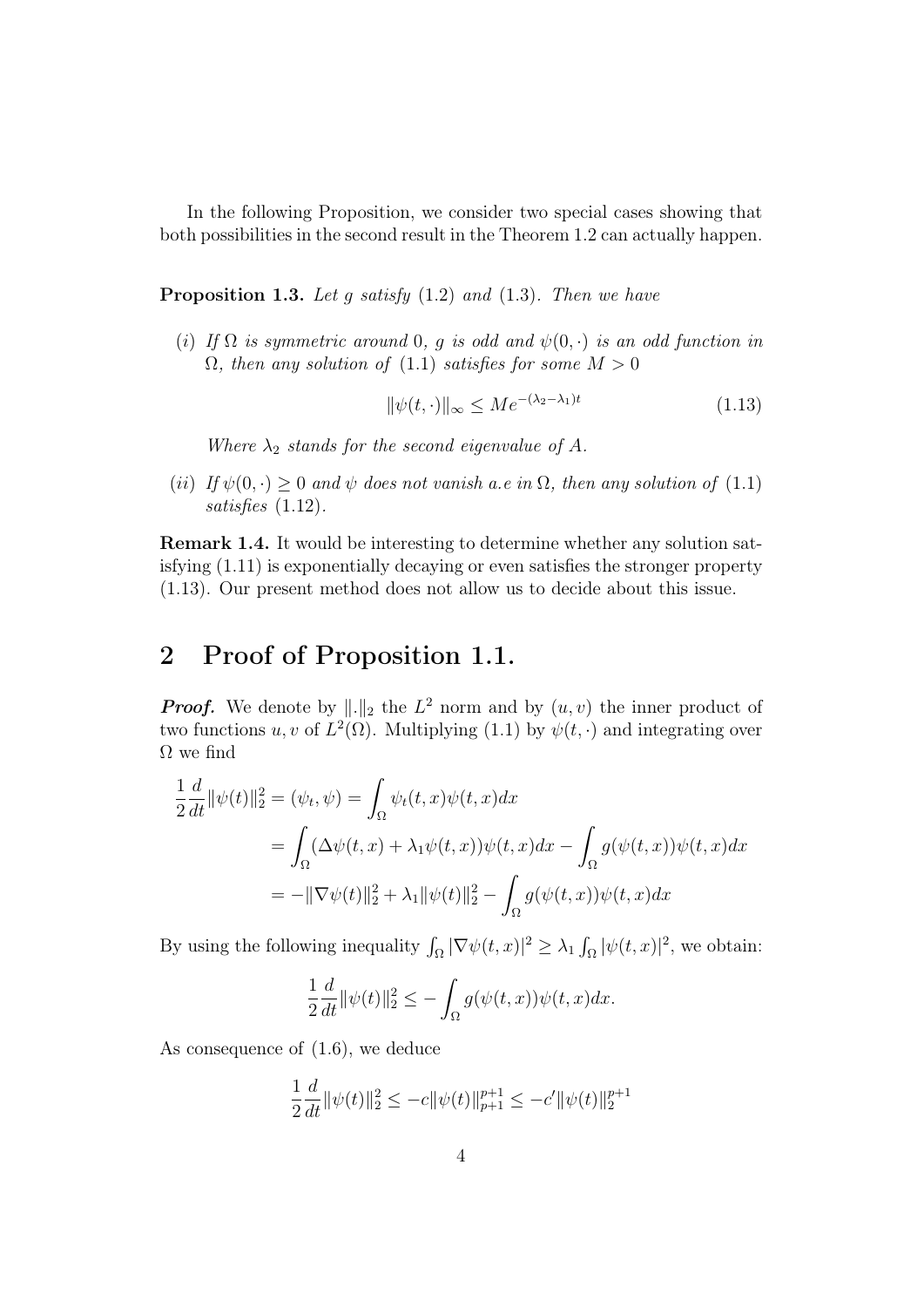with  $c' > 0$ . By integrating over  $[0, t]$  we obtain

$$
\|\psi(t,\cdot)\|_2 \le \left\{\frac{1}{\|\psi(0,\cdot)\|_2^{1-p} + (p-1)c't}\right\}^{\frac{1}{p-1}}
$$

then (1.9) follows with  $C_1 = [(p-1)c']^{-\frac{1}{p-1}}$ . Using the smoothing effect of the heat operator, we deduce easily  $(1.10)$  from  $(1.9)$ . More precisely, as a consequence of [7], Lemma 3.5 p. 475, we have

$$
\forall t \ge 1, \quad \|\psi(t,.)\|_{\infty} \le (2\pi)^{-N/4} \exp\left(\frac{1}{2}\lambda_1\right) \|\psi(t - \frac{1}{2},.)\|_2
$$
  

$$
\le (2\pi)^{-N/4} \exp\left(\frac{1}{2}\lambda_1\right) C_1 (t - \frac{1}{2})^{-\frac{1}{p-1}} \le (2\pi)^{-N/4} \exp\left(\frac{1}{2}\lambda_1\right) C_1 \left(\frac{t}{2}\right)^{-\frac{1}{p-1}}
$$

and the result follows with  $C_2 = (2\pi)^{-N/4} \exp(\frac{1}{2}\lambda_1) 2^{\frac{1}{p-1}} C_1$ 

### 3 Proof of Theorem 1.2.

We define the orthogonal projection  $P : H \longrightarrow N$ , where

$$
H = L^{2}(\Omega), N = ker A \text{ and } P\psi(t, \cdot) = \left(\int_{\Omega} \psi(t, x)\phi_{1}(x)dx\right)\phi_{1}(x).
$$

It is well known that P and  $I - P$  are contractions on  $L^2$  and bounded operators on  $L^p$  for any  $p \geq 1$  since  $\phi_1$  is bounded. Moreover in [6], the following result on the range component of the solution was established

$$
\forall t \ge 1, \quad \| (I - P)\psi(t) \|_{H_0^1(\Omega) \cap L^\infty(\Omega)} \le M_0 t^{\frac{p}{p-1}} \tag{3.1}
$$

where  $M_0 > 0$ . We set

$$
\psi = y + w
$$
 where  $y = P\psi = u\phi_1(x)$  and  $w = (I - P)\psi$ .

Where  $u(t) = \int_{\Omega} \psi(t, x) \phi_1(x) dx$  and  $\phi_1(x)$  is the (positive) normalized eigenfunction associated to  $\lambda_1$ . By projecting (1.1) on N we obtain

$$
y' + \left(\int_{\Omega} (-\Delta \psi(t, x) - \lambda_1 \psi(t, x)) \phi_1(x) dx\right) \phi_1(x) + \left(\int_{\Omega} g(\psi(t, x)) \phi_1(x) dx\right) \phi_1(x) = 0,
$$
\n(3.2)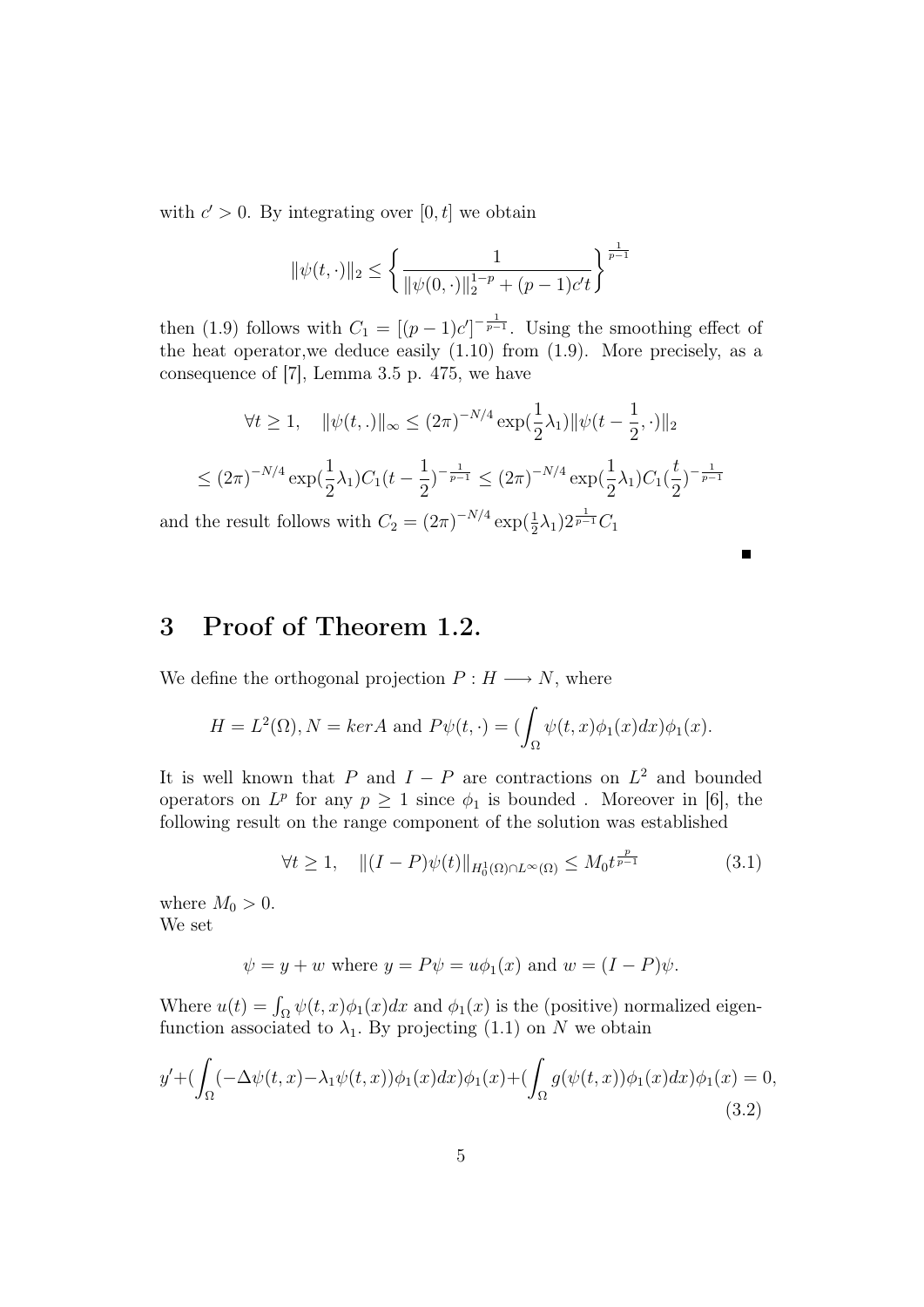since the operator  $A$  is selfadjoint, we have

$$
\int_{\Omega} ((-\Delta - \lambda_1)\psi(t, x))\phi_1(x)dx = \int_{\Omega} ((-\Delta - \lambda_1)\phi_1(x))\psi(t, x))dx = 0
$$

then we can rewrite (3.2) as

$$
[u'(t) + \int_{\Omega} g(\psi(t,x))\phi_1(x)dx]\phi_1(x) = 0
$$

which is equivalent to

$$
u'(t) + \int_{\Omega} g(y)\phi_1(x)dx = -\int_{\Omega} (g(\psi(t,x)) - g(y))\phi_1(x)dx.
$$

which leads us to study the equation:

$$
u' + \gamma(u) = h(t) \quad \text{in} \quad \mathbb{R}^+, \tag{3.3}
$$

where

$$
h(t) = -\int_{\Omega} [g(\psi(t,x)) - g(y)]\phi_1(x)dx
$$

and  $\gamma$  is defined by

$$
\forall s \in \mathbb{R}, \quad \gamma(s) = \int_{\Omega} g(s\phi_1(x))\phi_1(x)dx. \tag{3.4}
$$

We know that  $\phi_1$  is a bounded function and we set

$$
\|\phi_1\|_{\infty} =: K. \tag{3.5}
$$

By the assumption  $(1.3)$ , h satisfies the following estimate

$$
|h(t)| \le K'(\|\psi\|\|_{2p-2}^{p-1} + \|y\|_{2p-2}^{p-1}) \|w\|_2.
$$
 (3.6)

Indeed

$$
\int_{\Omega} |g(\psi(t,x)) - g(y)||\phi_1(x)|dx \leq \int_{\Omega} |g(\psi(t,x)) - g(y)||\phi_1(x)||_{\infty}dx
$$
  
\n
$$
\leq K ||g(\psi(t,x)) - g(y)||_1
$$
  
\n
$$
\leq K'(||\psi||_{2p-2}^{p-1} + ||y||_{2p-2}^{p-1})||w||_2
$$

with  $K' = KC$ .

But  $\psi$  and  $y$  are uniformly bounded, from Proposition 1.1 we have

$$
\|\psi\|_{2p-2}^{p-1} + \|y\|_{2p-2}^{p-1} \le 2C_1^{p-1}t^{-1}
$$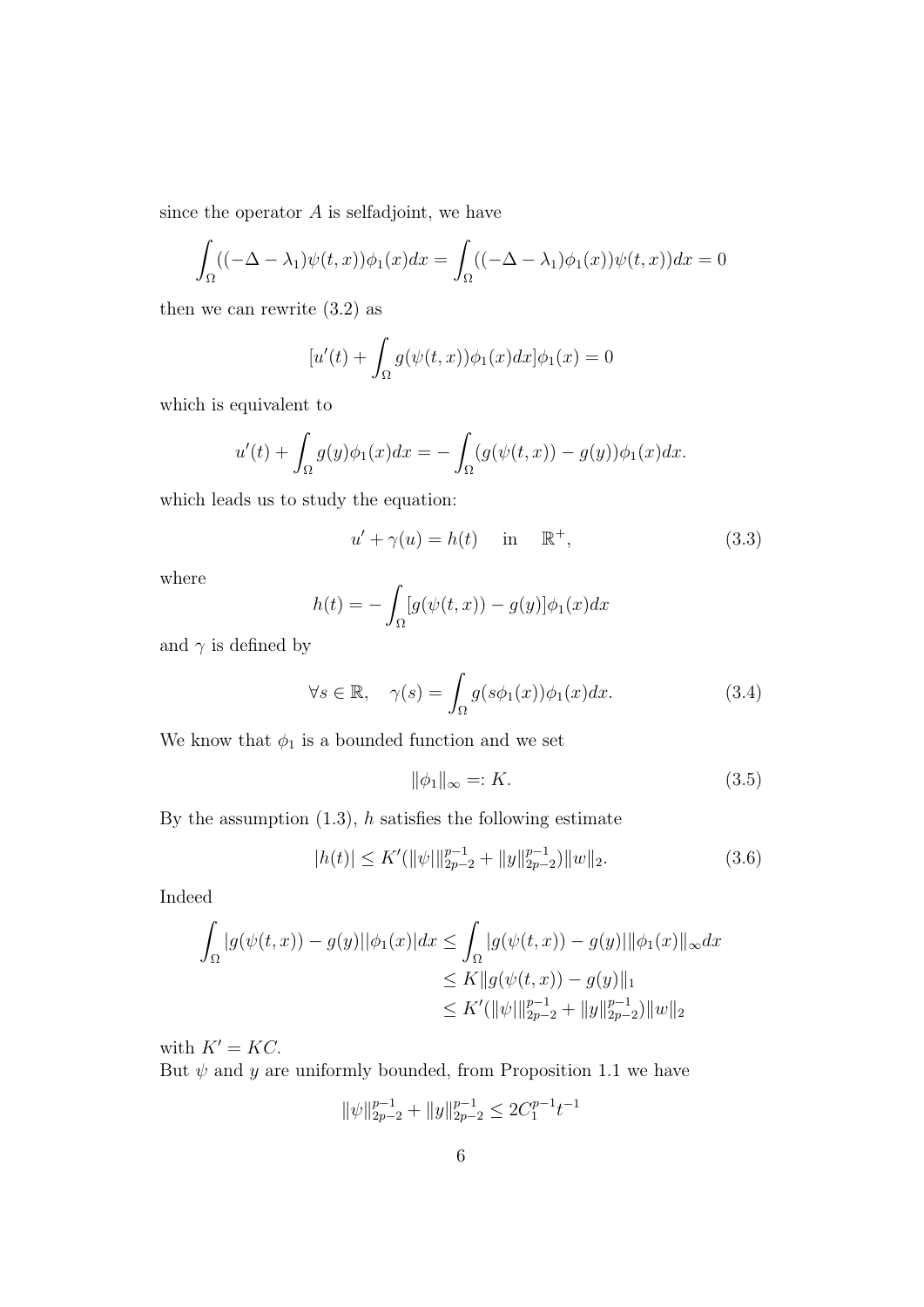and using the estimate (3.1) therefore,

$$
|h(t)| \le K'' t^{-1 - \frac{p}{p-1}}
$$

with  $K'' = 2k'K'C_1^{p-1}$  $1^{p-1}$ .

Let us examine whether  $\gamma$  inherits the properties of  $g$  . First of all  $\gamma(0)=0.$ Moreover let  $(u, \bar{u}) \in \mathbb{R}^2$  and assume that sup  $\{|u|, |\bar{u}|\} \leq r$ , then

$$
|\gamma(u) - \gamma(\bar{u})| \leq \int_{\Omega} |g(u\phi_1(x)) - g(\bar{u}\phi_1(x))||\phi_1(x)|dx
$$
  
\n
$$
\leq ||g(u\phi_1(x)) - g(\bar{u}\phi_1(x))||_1 ||\phi_1(x)||_{\infty}
$$
  
\n
$$
\leq p||\phi_1(x)||_{\infty}^2 \sup_{t \in (0, +\infty)} \{g'(u\phi_1(x)), g(\bar{u}\phi_1(x))\} |u - \bar{u}|
$$
  
\n
$$
\leq p||\phi_1(x)||_{\infty}^{p+1}C \sup_{t \in (0, +\infty)} (|u|^{p-1}, |\bar{u}|^{p-1})|u - \bar{u}|
$$
  
\n
$$
\leq p||\phi_1(x)||_{\infty}^{p+1}Cr^{p-1}|u - \bar{u}|.
$$

Hence we obtain

$$
\forall (u, \bar{u}) \in \mathbb{R}^2, \quad \sup\{|u|, |\bar{u}|\} \le r \Rightarrow |\gamma(u) - \gamma(\bar{u})| \le \Gamma pr^{p-1} |u - \bar{u}| \tag{3.7}
$$

with

$$
\Gamma := \|\phi_1(x)\|_{\infty}^{p+1}C
$$

On the other hand by integrating h over  $[t, +\infty]$ , we obtain

$$
\int_{t}^{+\infty} |h(s)|ds \leq K''\left(\frac{p-1}{p}\right)t^{-\frac{p}{p-1}}
$$

Now we recall a result following from [4], Proposition 2.3 in the case  $X =$  $\mathbb{R},\, L=0, M=1, r_0=+\infty$  .

**Proposition 3.1.** Assume that  $\gamma \in C^1(\mathbb{R})$  satisfies

$$
\forall (u, \bar{u}) \in \mathbb{R}^2, \quad \sup\{|u|, |\bar{u}|\} \le r \Rightarrow |\gamma(u) - \gamma(\bar{u})| \le \Gamma(\alpha + 1)r^{\alpha}|u - \bar{u}| \tag{3.8}
$$

Let 
$$
\lambda > \frac{1}{\alpha}
$$
,  $R_T = (\frac{\lambda}{(\alpha+1)\Gamma})^{\frac{1}{\alpha}} T^{\lambda - \frac{1}{\alpha}}$  and  $H_T = \frac{\alpha R_T}{\alpha + 1}$ . Then if  
 $\forall t \ge T$ ,  $\int_t^{+\infty} |h(s)| ds \le H t^{-\lambda}$ 

for some  $H < H_T$ , (3.3) has one and only one solution v on  $[T, \infty)$  such that

$$
\sup_{t\geq T} t^{\lambda} |v(t)| < +\infty
$$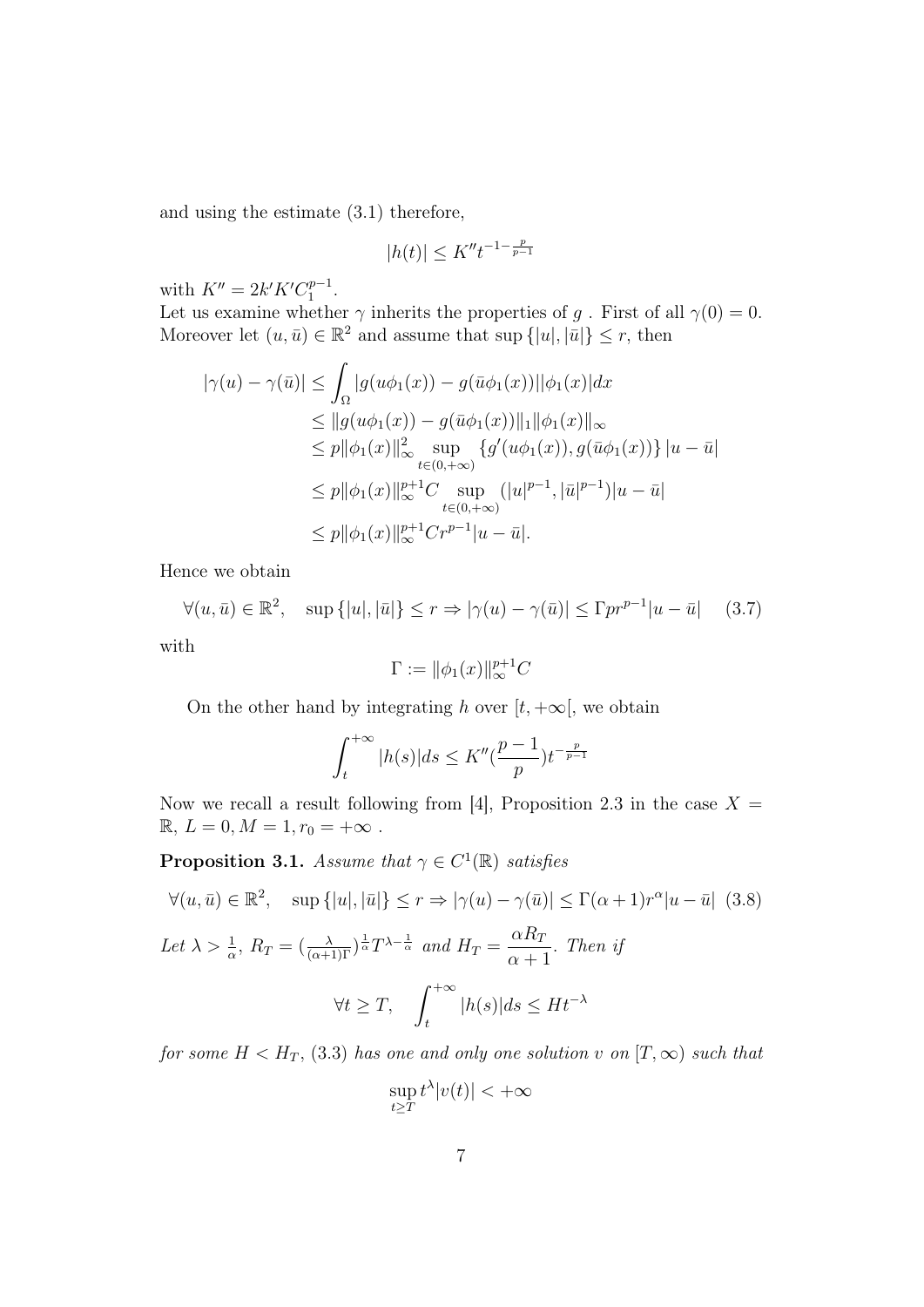In our case,  $H = K''(\frac{p-1}{p})$  $(\frac{-1}{p}), \lambda = \frac{p}{p-1}$  $\frac{p}{p-1}$ ,  $\alpha = p-1$  and

$$
H_T = \frac{p-1}{p} \left( \frac{1}{(p-1)\Gamma} \right)^{\frac{1}{p-1}} T.
$$

Using the condition  $H < H_T$  we obtain that for

$$
T > K''((p-1)\Gamma)^{\frac{1}{p-1}}
$$

the equation (3.3) has one and only one solution v on  $[T, +\infty]$  such that

$$
\sup_{t\geq T} t^{\frac{p}{p-1}}|v(t)| < +\infty.
$$
\n(3.9)

Setting  $z = u - v$ , we complete the proof analyzing two cases.

 $1^{st}$  case: If  $z(T_0) = 0$ , then for all  $t \geq T_0$ ,  $z(t) = 0$ . Hence  $u \equiv v$ , and since  $v$  satisfies  $(3.9)$ ,

$$
\|\psi\|_2 \le \|y\|_2 + \|w\|_2 = \|\varphi_1 v\|_2 + \|w\|_2 \le M_1 t^{-\frac{p}{p-1}}
$$

where  $M_1 > 0$ . Using as in [7] the smoothing effect of the heat operator, we deduce for  $t$  large enough

$$
\|\psi(t,\cdot)\|_{\infty} \leq M_1 t^{-\frac{p}{p-1}}.
$$

**Lemma 3.2.** Assume that for some  $\lambda \geq \frac{p}{n}$  $\frac{p}{p-1}$ , we have for all t large enough and some  $K \geq 0$ 

 $\|\psi(t, \cdot)\|_{\infty} \leq K t^{-\lambda}.$ 

Then for all t large enough and some  $K' \geq 0$ 

$$
\|\psi(t,\cdot)\|_{\infty} \leq K't^{-p\lambda}.
$$

*Proof.* First  $w = (I - P)\psi$  satisfies

$$
w' + (-\Delta - \lambda_1)w + (I - P)g(\psi) = 0,
$$
\n(3.10)

Then by the hypothesis and by the boundedness property of P in  $L^{\infty}$ ,

$$
||(I-P)g(\psi)||_{\infty} \le C' ||\psi||_{\infty}^p \le C'' t^{-p\lambda}.
$$

Since  $A = -\Delta - \lambda_1 I$  generates an exponentially damped semigroup on  $N^{\perp}$ endowed with the  $L^2$  norm we infer

$$
||w(t,.)||_2 \leq C_1 t^{-p\lambda}
$$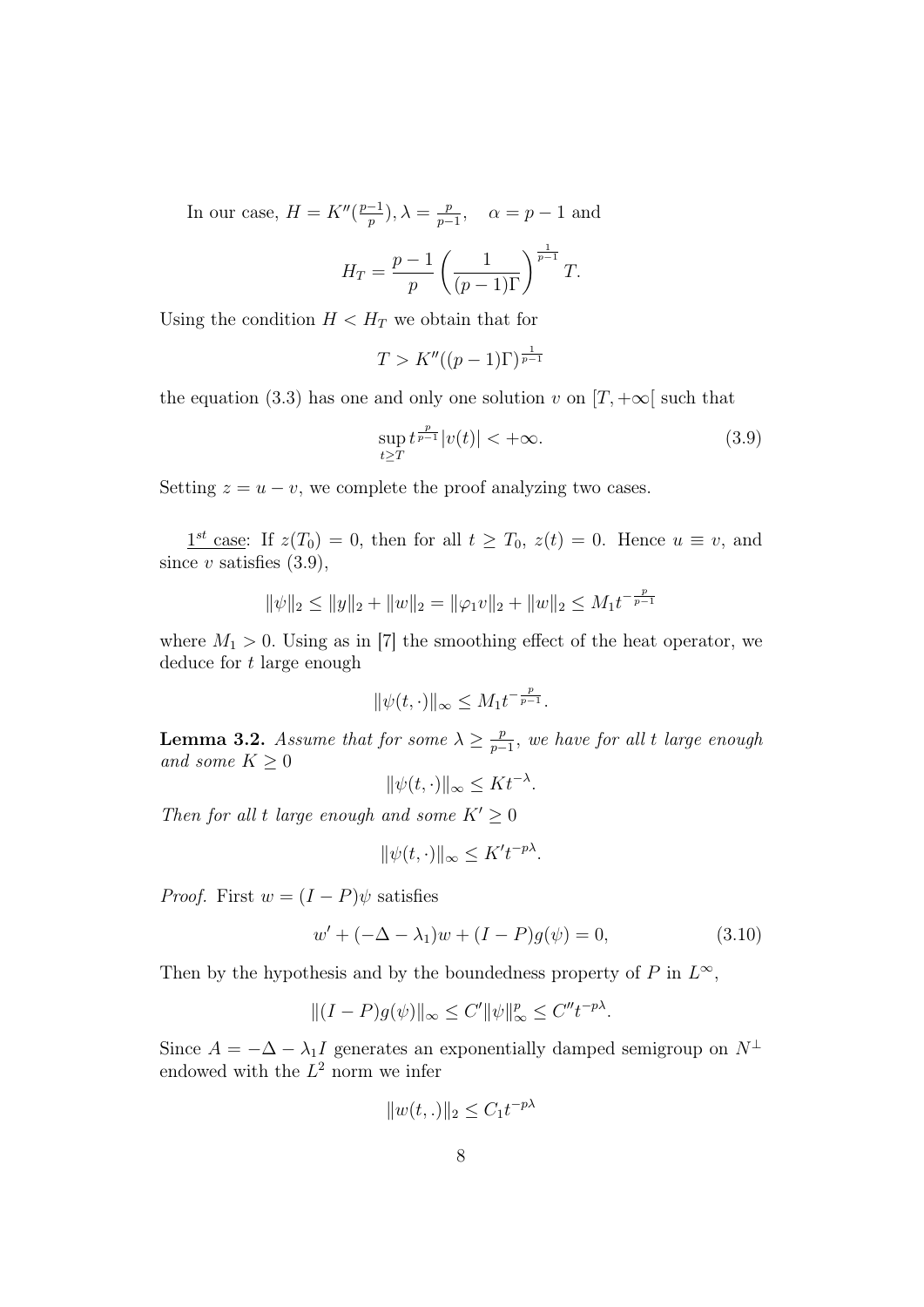Therefore, from (3.6),  $|h(t)| \leq C_2 t^{-1-p\lambda}$  then by proposition 3.1 we deduce that there exists a solution  $v_1$  of (3.3) such that  $|v_1(t)| \leq C_3 t^{-p\lambda}$  for t large enough. By the uniqueness part of this proposition, since  $p\lambda \geq \frac{p}{p-1}$  $\frac{p}{p-1}$  actually  $v = v_1$  on some interval  $[T, \infty)$ , therefore  $|v(t)| \leq C_3 t^{-p\lambda}$  for t large enough and then since  $\psi = w + v\phi_1$  we obtain:

$$
\|\psi(t,\cdot)\|_2 \le K_1 t^{-p\lambda}
$$

Finally by the method of [7] we conclude that

$$
\|\psi(t,\cdot)\|_{\infty} \leq K_2 t^{-p\lambda}
$$

To complete the proof in this case we reason by induction: we already know that the hypothesis of Lemma 3.2 is fulfilled for  $\lambda = \frac{p}{n-1}$  $\frac{p}{p-1}$ . By applying inductively Lemma 3.2 we obtain for all  $k \in \mathbb{N}$  the existence of  $K(k)$  that

$$
\forall t \ge 1, \quad \|\psi(t, \cdot)\|_{\infty} \le K(k)t^{-p^k\lambda}
$$

 $\mathbf{r}$ 

Since  $p > 1$ , (1.11) follows immediately.

 $2^{nd}$  case: If  $z(T_0) \neq 0$  then  $\forall t \geq T_0, z(t) \neq 0$  and we have

$$
z'(t) + \frac{\gamma(u(t)) - \gamma(v(t))}{u(t) - v(t)} z(t) = 0.
$$

We set

$$
\alpha(t) := \frac{\gamma(u(t)) - \gamma(v(t))}{u(t) - v(t)}
$$

 $\gamma'(s) = \int_{\Omega} g'(s\phi_1(x))\phi_1^2(x)dx \ge 0$  then for all  $t \ge 0, \alpha$  is a strictly positive function and

$$
\forall p > 1, \quad \alpha(t) \le p \|\phi_1(x)\|_{\infty}^{p+1} C(|u|^{p-1} + |v|^{p-1}). \tag{3.11}
$$

Setting  $Y = |z|$ , we have

$$
Y' + \alpha(t)Y \ge 0.
$$

Then the estimate (3.11) implies that

$$
Y' \ge -p ||\phi_1(x)||_{\infty}^{p+1} C(|u|^{p-1} + |v|^{p-1})Y
$$
  
\n
$$
\ge -p ||\phi_1(x)||_{\infty}^{p+1} C(|z + v|^{p-1} + |v|^{p-1})Y.
$$

 $\Box$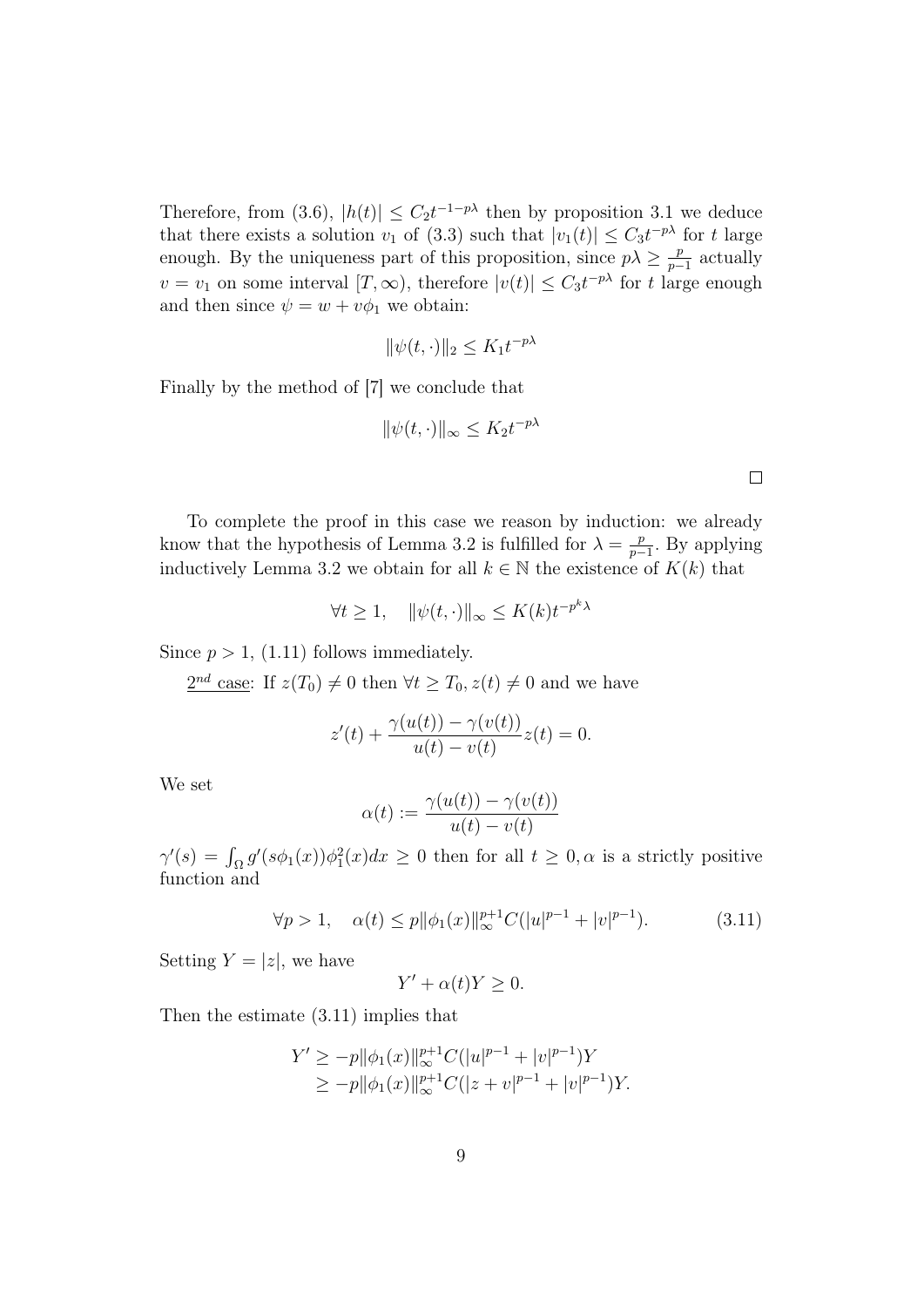Hence there exists some constants  $c_1, c_2 > 0$  such that

$$
Y' \ge -c_1(|z|^{p-1})Y - c_2|v|^{p-1}Y.
$$

and since  $Y = |z|$ , then

$$
Y' \ge -c_1 Y^p - c_2 |v|^{p-1} Y.
$$

Putting  $a(t) = c_2 |v|^{p-1}$ , we deduce that

$$
Y' + a(t)Y \ge -c_1 Y^p. \tag{3.12}
$$

We set

$$
A(t) = -c_2 \int_{t}^{+\infty} |v(s)|^{p-1} ds, \qquad \omega(t) = e^{A(t)} Y(t)
$$

 $\forall m > 1, \forall p > 1, t \longrightarrow A(t)$  is a bounded function and by replacing  $\omega$  in  $(3.12)$ , we obtain

$$
\omega(t) \ge \frac{1}{\omega(t)^{1-p} + (p-1)c_3t}
$$

with  $c_3 > 0$ . Then for t large enough we have

$$
\omega(t) \geq c_4 t^{-\frac{1}{p-1}}.
$$

With  $c_4 > 0$ .

Since  $t \longrightarrow e^{A(t)}$  is a bounded function we conclude (1.12) by observing that  $u = z + v$  and v tends to 0 very fast at infinity. The proof is now complete.

# 4 Proof of Proposition 1.3

(i) If  $\psi(0,-x) = -\psi(0,x)$ , the odd character of g implies

$$
\forall t > 0, \quad \forall x \in \Omega, \quad \psi(t, -x) = -\psi(t, x)
$$

and since  $\phi_1$  is even, we obtain

$$
\int_{\Omega} \psi(t, x)\phi_1(x)dx = 0.
$$

Since  $\psi(t,.)$  remains in the orthogonal of  $\phi_1$  in which the first eigenvalue of  $-\Delta$  is  $\lambda_2$ , we deduce the following estimate

$$
(-\Delta \psi, \psi) \ge \lambda_2 \int_{\Omega} |\psi(t, x)|^2 dx,
$$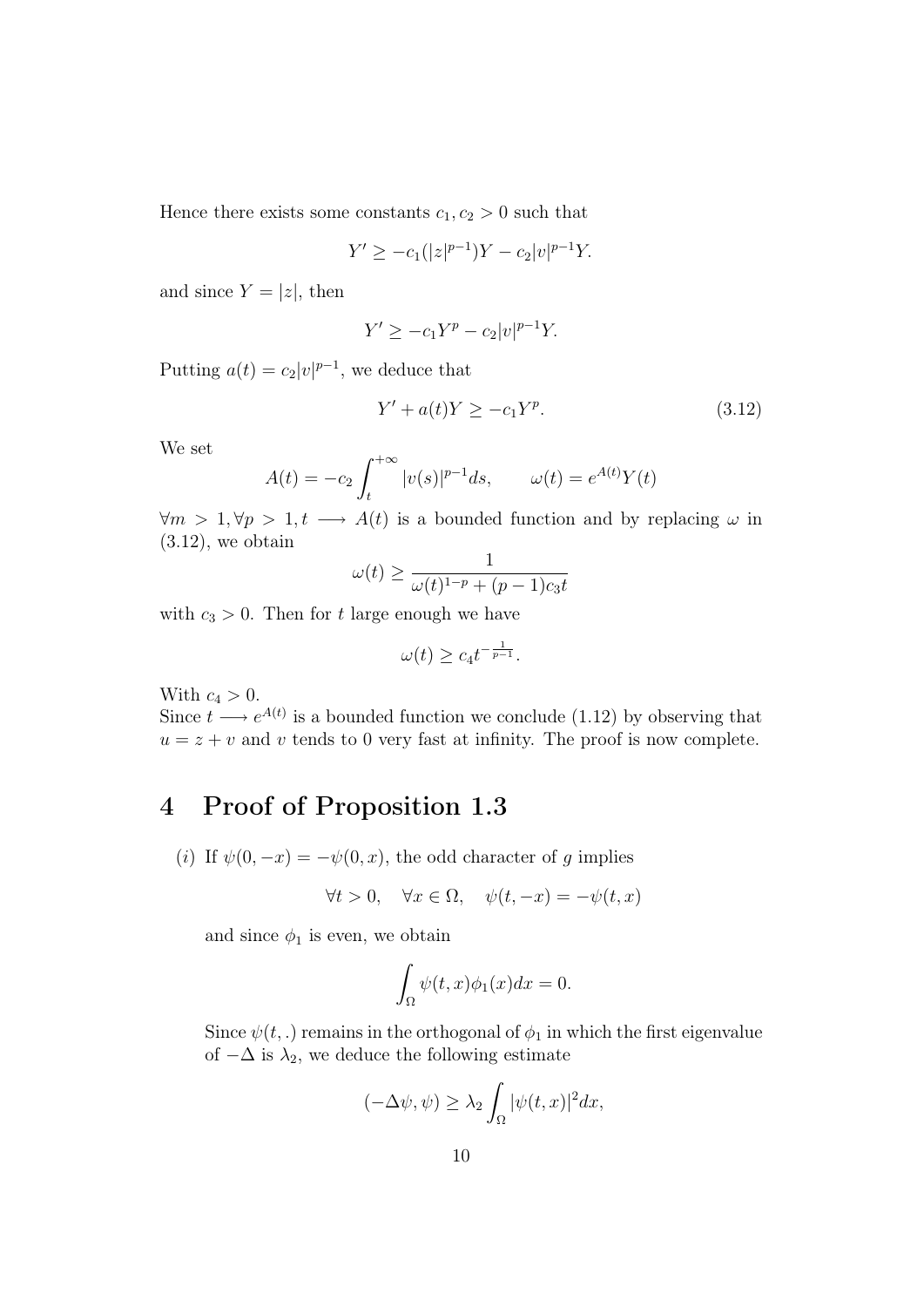then we have

$$
\frac{1}{2} \frac{d}{dt} \int_{\Omega} |\psi(t, x)|^2 dx = (\psi_t, \psi)
$$
  
= -(-\Delta \psi, \psi) + \lambda\_1 \int\_{\Omega} |\psi(t, x)|^2 dx - \int\_{\Omega} g(\psi) \psi dx  

$$
\leq (-\lambda_2 + \lambda_1) \int_{\Omega} |\psi(t, x)|^2 dx
$$

By integrating over  $[0, t]$  we obtain  $(1.13)$ .

(ii) If  $\psi(0, x) \geq 0$  and  $\psi$  does not vanish a.e in  $\Omega$ , then for all  $t \geq 1$  $\psi(t, x) > 0$ , it implies that

$$
\int_{\Omega} \psi(t, x)\phi_1(x)dx > 0.
$$
\n(4.1)

We suppose that we have  $\|\psi(t, \cdot)\|_{\infty} \leq K_2 t^{-m}$  and we consider the problem (1.1) then we multiply by the first eigenfunction  $\phi_1$  and we integrate over  $\Omega$ , we obtain

$$
\int_{\Omega} \psi_t(t,x)\phi_1(x)dx = -\int_{\Omega} g(\psi(t,x))\phi_1(x)dx.
$$
 (4.2)

An elementary calculation shows that we have

$$
\int_{\Omega} g(\psi(t, x))\phi_1(x)dx \leq \frac{c}{p} \int_{\Omega} |\psi(t, x)|^p \phi_1(x)dx
$$
  
\n
$$
\leq \frac{c}{p} \int_{\Omega} |\psi(t, x)|^{p-1} \psi(t, x)\phi_1(x)dx
$$
  
\n
$$
\leq \frac{c}{p} \int_{\Omega} ||\psi(t, x)||_{\infty}^{p-1} \psi(t, x)\phi_1(x)dx
$$
  
\n
$$
\leq \frac{c}{p} K_2^{p-1} t^{-(p-1)m} \int_{\Omega} \psi(t, x)\phi_1(x)dx
$$

From (4.2), we deduce

$$
\int_{\Omega} \psi_t(t,x)\phi_1(x)dx \geq -\frac{c}{p}K_2^{p-1}t^{-(p-1)m}\int_{\Omega} \psi(t,x)\phi_1(x)dx
$$

Since  $u(t) = \int_{\Omega} \psi(t, x) \phi_1(x) dx$ , we have

$$
u'(t) \ge -Mt^{-q}u(t) \tag{4.3}
$$